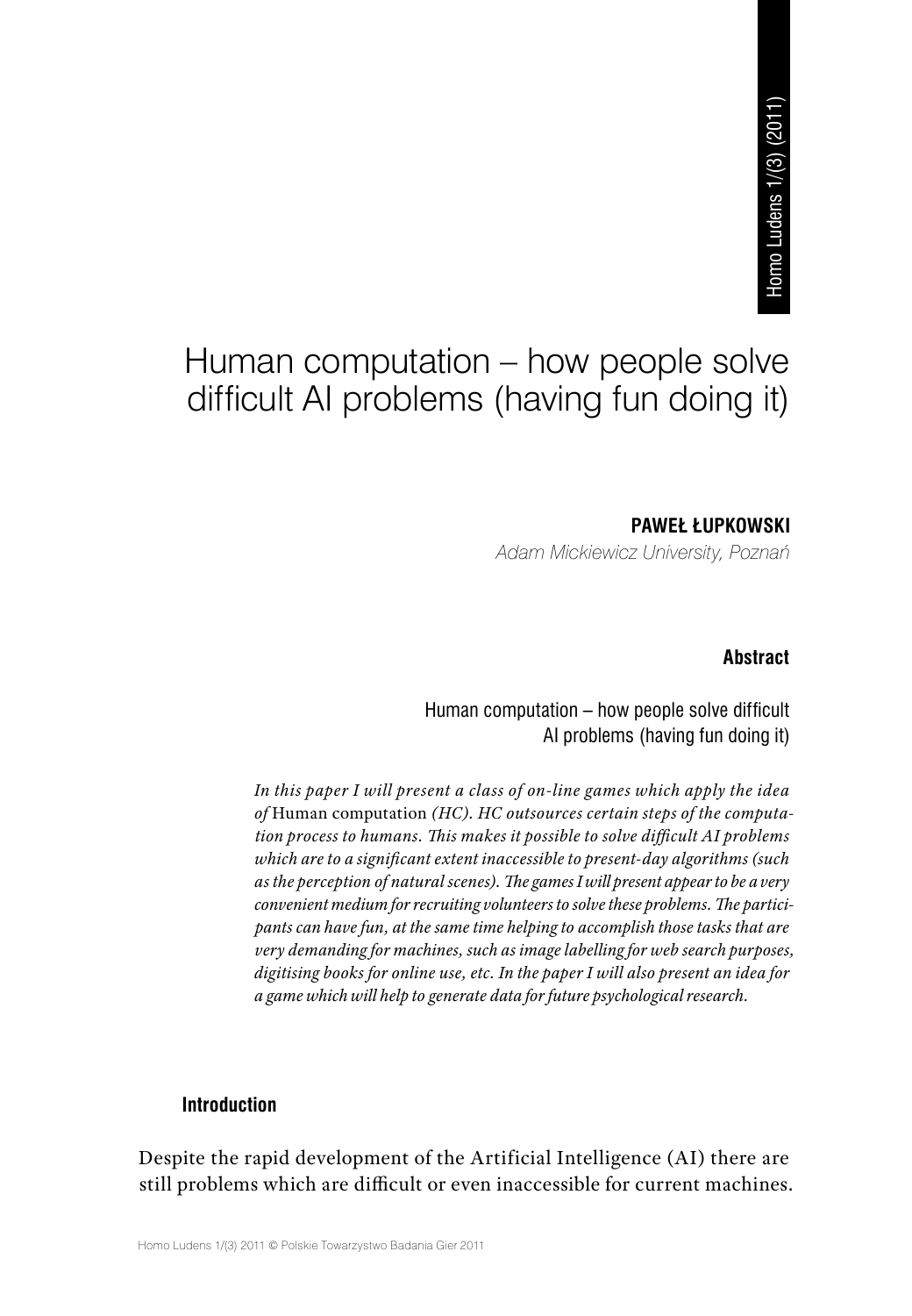As some examples we may consider optical character recognition, natural scenes perception, common knowledge reasoning. An interesting solution for this situation has been proposed under the name of human computing (thereafter referred to as HC). The idea behind HC is that certain tasks might be performed by humans faster and more effectively than by machines, as those tasks are relatively easy for human beings. Let us consider the following example. It is easy for a computer to store and manipulate labeled images. However the real problem is to automatically assign accurate and meaningful labels to those images. Such labeling is unproblematic for humans, so according to HC, they should do this job for machines.

At this point another problem arises, how to make people perform such a task (which is easy but in fact also quite boring). One of the possible ways is to make those people aware of the great importance of solving a given problem (like the one with images labeling). Accurate labeling of images is beneficial, as it grants better Web search results, better accessibility for visually impaired users, better privacy protection, e.g. against pornography (cf. van Ahn, 2006; Ling-Jyh, Bo-Chun, Kuan-Ta, 2010). Yet another way – which seems to be more attractive and efficient – would be to make the whole task enjoyable, e.g. by putting it in a form of an attractive on-line game. The class of such games is called "games with a purpose" (GWAP). As Luis van Ahn (who coined the term) puts it: "A GWAP [...] is a game in which the players perform a useful computation as a side effect of enjoyable play" (van Ahn, Dabbish, 2008). In this paper I will describe several GWAP type games and discuss the importance and reliability of their by-results. I will also present a proposal of a game which is planned as a tool for generating data useful for future psychological research.

#### **Games with a purpose**

The first GWAP which was a successful realization of HC was *ESP Game* designed by Luis van Ahn<sup>1</sup>. Since that success many other GWAP-type games have been developed. Some of them are worth mentioning here to give a broader picture of the problems which GWAP designers attempt to deal with:

Ԁ *OntoGame* series (<http://ontogame.sti2.at/>): developed in the field of common knowledge reasoning for semantic web (cf. Siorpaes, Hepp, 2008);

<sup>&</sup>lt;sup>1</sup> It is worth mentioning that the idea of engaging human skills into computation process dates back to the 1960s and open‑source software‑development projects. The Open Mind Initiative should also be considered as related work in human computation context (see van Ahn, Dabbish, 2008).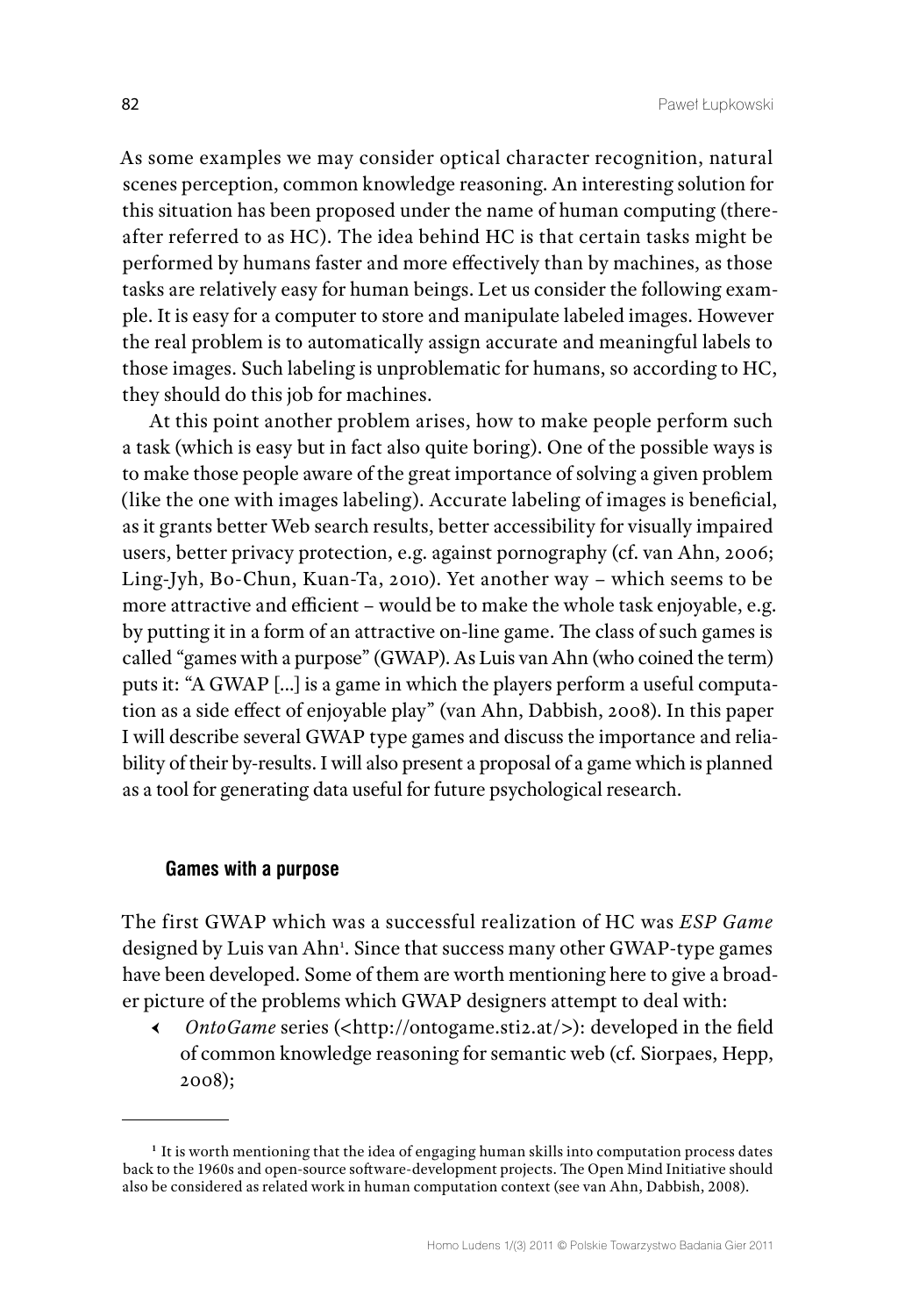- Ԁ *Verbosity* (<http://www.gwap.com/gwap/gamesPreview/verbosity/>): designed to gather common knowledge facts (cf. van Ahn, Dabbish, 2008);
- Ԁ *PhraseDetectives* (<http://anawiki.essex.ac.uk/phrasedetectives/>) designed to improve natural language understanding and text processing (especially indexing, summarizing and anaphora resolution);
- Ԁ *Page Hunt* (<http://pagehunt.msrlivelabs.com/PlayPageHunt.aspx>): designed to improve relevance of search results of web search engines (sponsored by Microsoft Research; cf. Ma, Chandrasekar, Quirk, Gupta, 2009).

For the needs of this paper I will use the following classification of GWAP games:

- 1. *AI motivated games.* A game of this kind is designed to be helpful in solving hard AI problems. It might be done straightforwardly, which means that side effects of a game serve as a solution (like the mentioned labels of images). A game of this kind might also produce valuable data for training and evaluating AI algorithms.
- 2. *Scientific discovery games* (the term after Cooper et al., 2010). A game of this kind is intended to help in processing large amounts of data obtained in scientific researches. The main tasks performed by human players in this case are intelligent data analysis and classification tasks.

Generally, the first group is larger than the second one, but it is worth stressing that there are many GWAP type games which might belong to both groups (e.g., by recording and analyzing human strategies of dealing with tasks over particular scientific data we may develop better AI algorithms to do the tasks automatically (cf. Cooper et al., 2010, p. 759).

In this paper I will describe two GWAPs which are AI motivated (*ESP Game* and *Squigl*) and two games of the second type (*Foldit* and *Galaxy Zoo*), which I find to be the most interesting ones.

## **AI motivated GWAPs**

*ESP Game* (<http://www.gwap.com/gwap/gamesPreview/espgame/>) and *Squigl* (<http://www.gwap.com/gwap/gamesPreview/squigl/>; also designed by L. van Ahn) are excellent examples of the ideas behind GWAP type games design. What is more, their by‑products are effectively used in practice. The *Squigl* game is also interesting, since it is helpful for designing and evaluating a system which tells humans from computers automatically in on-line services.

*ESP Game* and *Squigl* help to solve the problem of image labeling described in the introduction. Both games are two-parties ones. Two players are random-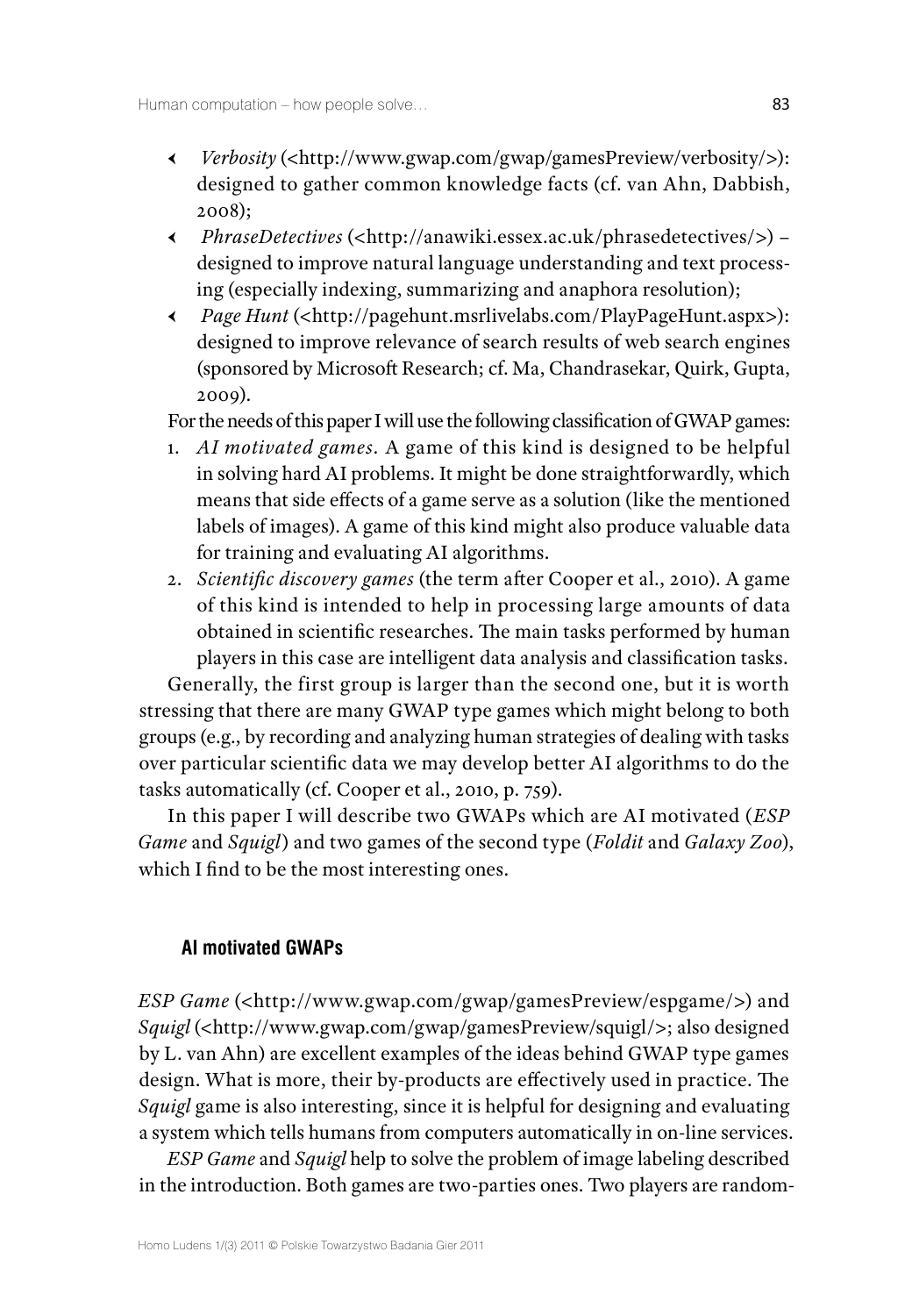ly joined in a pair. The players cannot communicate with each other (so that they do not know one another and cannot plan a strategy to cheat during the game). The players are presented with an image. In *ESP Game* their task is to assign a meaningful and accurate label to the image. The players win if they both assign the same labels to the image. After that, a new picture appears. The game lasts for two and a half minutes during which players can label up to 15 images. When the players label all the 15 images they receive bonus points. To make the game and its side effect (i.e. labels) more interesting, there are the so called taboo words displayed with some images (those words cannot be used by players as labels). A screenshot from *ESP Game* is presented in Figure 1.



**Figure 1.** *ESP Game*. Game interface is designed to stress the competitive aspect of the game. Daily High scores are displayed on the left side of the screen, whereas, on the right side, a meter is placed showing how far the bonus points are. The "taboo words", which cannot be used by players as labels, are displayed on the left side of the picture. The Design of this game allows the players to pass over a difficult image.

In *Squigl* the players are presented with an image and a word. Their task is to trace the object pointed out by the word. To gain points the paths traced by both players should be as similar as possible. The players have to trace objects over 25 pictures in one game session and they have to trace an object over a single image in 7 seconds. Bonus points are given for high similarity between users' traces (see Figure 2).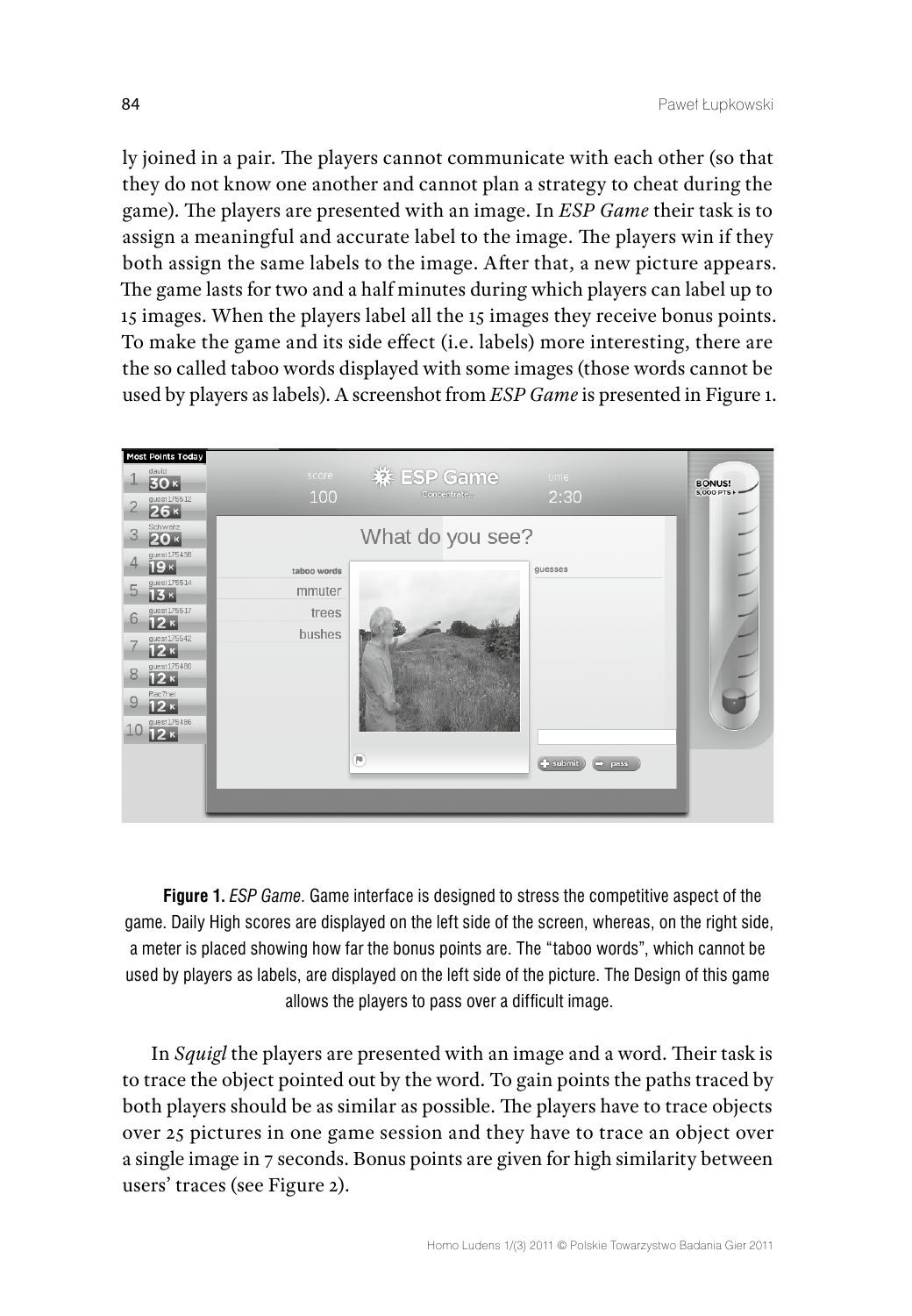Human computation – how people solve… example to the state of the state of the state of the state of the state of the state of the state of the state of the state of the state of the state of the state of the state of the



**Figure 2.** *Squiggl*. The same game interface is used here as in *ESP Game* (showing daily highest points and the bonus meter). An useful option "auto-submit when done" is added which speeds up the task solution process (players have only 7 seconds per image). In this game, too, players can pass over a difficult image.

*Squigl* game serves also as a basis for developing and evaluating an interesting CAPTCHA system called SQUIGL-PIX CAPTCHA (see <http://captcha. net>). CAPTCHA stands for Completely Automated Public Turing Test To Tell Computers and Humans Apart. The main task of a CAPTCHA is to differentiate *bots* (malicious programs) and human users in on‑line services. There are many domains where such systems are needed, like those offering free e-mail accounts, blogging, on-line polls, Internet message boards or sending SMS/MMS messages via web‑pages. *Squigl* game and SQUIGL‑PIX both use the same mechanism – i.e., tracing an object on an image (see Figure 3).



```
Submit
```
**Figure 3. SQUIGL-PIX.** To solve this CAPTCHA, a user has to read and understand an instruction written in a natural language (which demands to trace an object on one of the three presented pictures). A user has to understand what to trace, then find an object on one of the three pictures and trace it. If he/she traces the proper object, we may say that the instructions had been understood properly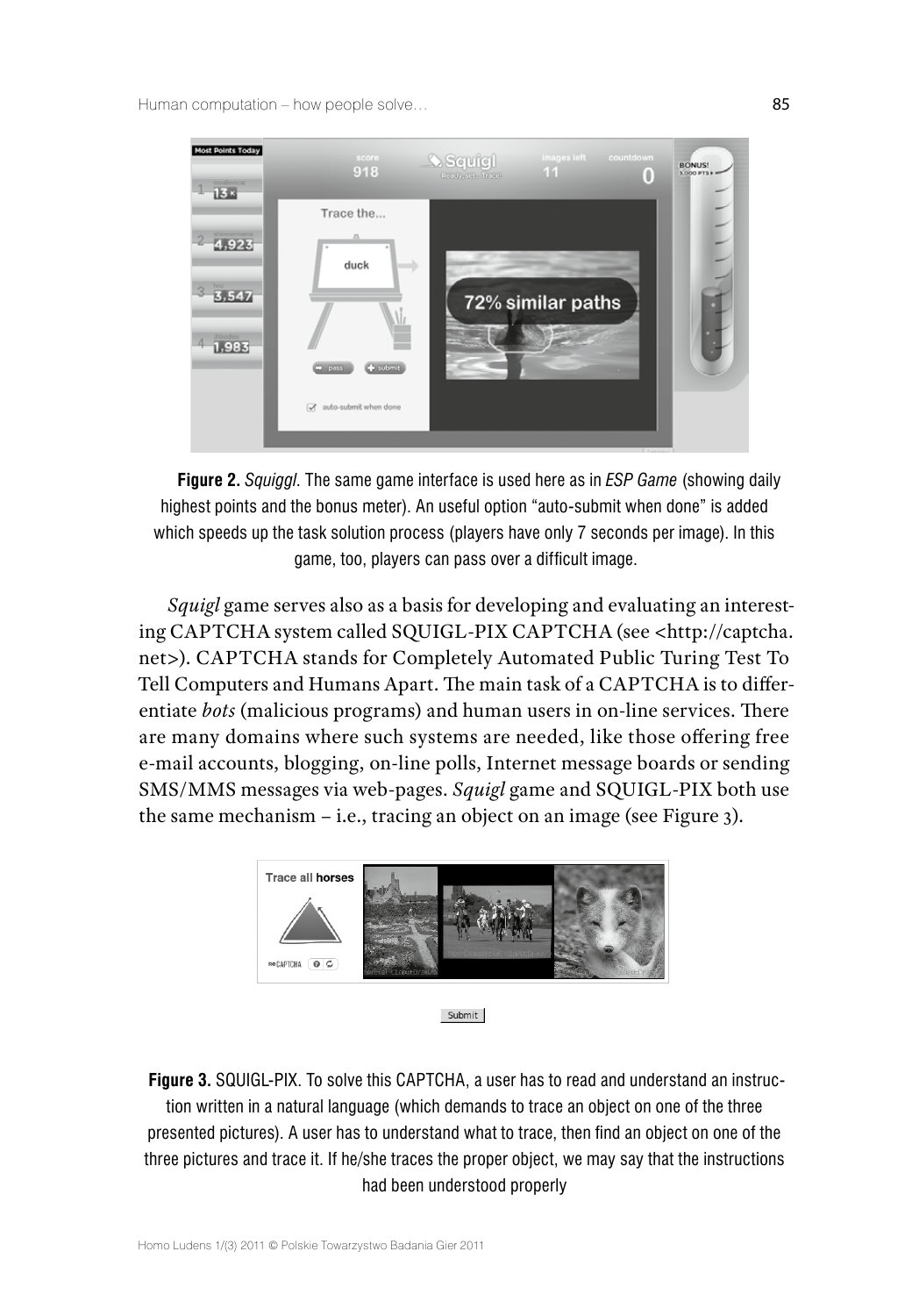SQUIGL-PIX combines a semantic problem with a natural scenes' perception, which is a challenging combination for malicious programs. SQUIGL-PIX is a very interesting proposal in comparison to current CAPTCHA systems<sup>2</sup>.

## **Scientific discovery games**

In this subsection I will describe *Foldit* and *Galaxy Zoo* – two scientific discovery games with excellent design and side effects results.

*Foldit* (<http://fold.it/portal/>) is designed to help solving a certain problem in the field of biology. The problem is to establish possible proteins' structures. There are an enormous number of ways in which a single protein can fold. As we may read in the web-site of the game: "Foldit attempts to predict the structure of a protein by taking advantage of humans' puzzle-solving intuitions and having people play competitively to fold the best proteins" (<http:// fold.it/portal/info/science>). In *Foldit* players not only predict possible protein structures but can also design brand new proteins. Possible applications of the data produced in this game are:

- Ԁ understanding how a given protein works;
- Ԁ comprehending how to treat a given protein with drugs;
- Ԁ application of newly designed proteins as a cure.

An important feature of the game is that the player does not have to be an expert in biology to play *Foldit*. A short explanation is given on the web-site (with attention paid to the importance of the problem to be solved), which is rather enough to start. Game clients for Windows, GNU/Linux and MacOS are available at the *Foldit* web‑site. The *Foldit* client running on GNU/Linux is presented in Figure 4.

After downloading the client, off-line and on-line gaming is possible (this is the only game described in this paper that enables off-line mode). When the game is in off-line mode, it is treated as a kind of training session, while in on‑line mode all results of the game are recorded. The on‑line mode allows also for collaboration with other players.

*Galaxy Zoo* (<http://www.galaxyzoo.org/>) was designed with connection to huge amounts of astronomical data obtained from Sloan Digital Sky Survey (SDSS). The problem for astronomers was to provide visual morphological clas‑

**<sup>2</sup>** At this point another CAPTCHA system should be mentioned, which uses the idea of human computation, namely re‑CAPTCHA. To solve an instance of re‑CAPTCHA a user should recognize two distorted words. The system is designed in such a way, that when user solves a tasks offered by re‑CAPTCHA he or she helps to digitize books (humans recognize distorted text better than text recognition programs do). For details see (van Ahn, Maurer, McMillen, Abraham, Blum 2008).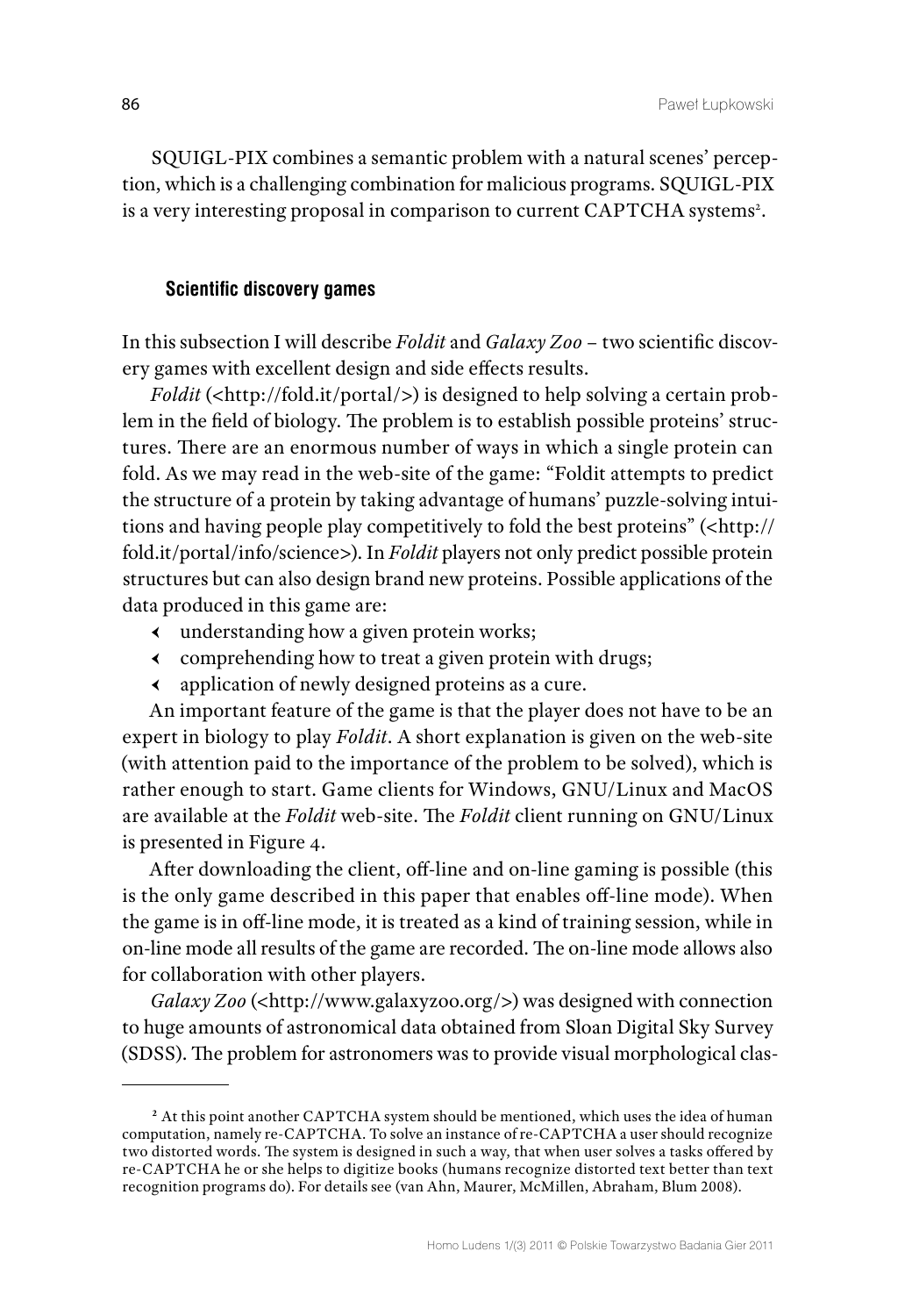Human computation – how people solve… 87

sifications for nearly one million galaxies extracted from SDSS. Such a task is extremely difficult for current algorithms, and the work performed by small groups of experts had low efficiency (cf. Lintott et al., 2008). The idea of *Galaxy Zoo* is to provide users with a simple and brief tutorial and then allow them to perform classifications, using a very intuitive



**Figure 4.** *Foldit* client (running on GNU/Linux). The game design is an excellent example of how to embed tutorial elements into a play process. The off-line mode of the game allows new players to practice and develop their own strategies.

(symbolic) interface (see Figure 5).



**Figure 5.** *Galaxy Zoo*. The Screenshot presents the interface for *Galaxy Zoo 2*, which allows the players to perform much more advanced classifications than in the previous versions. The classification process goes step by step and a very intuitive interface (with clear symbols) makes it an easy and enjoyable process.

A *Galaxy Zoo* user is provided with galaxies' photos from SDSS (the play‑ ers are additionally motivated by the fact that most of the pictures have not been seen by anybody before them). Each galaxy is classified as belonging to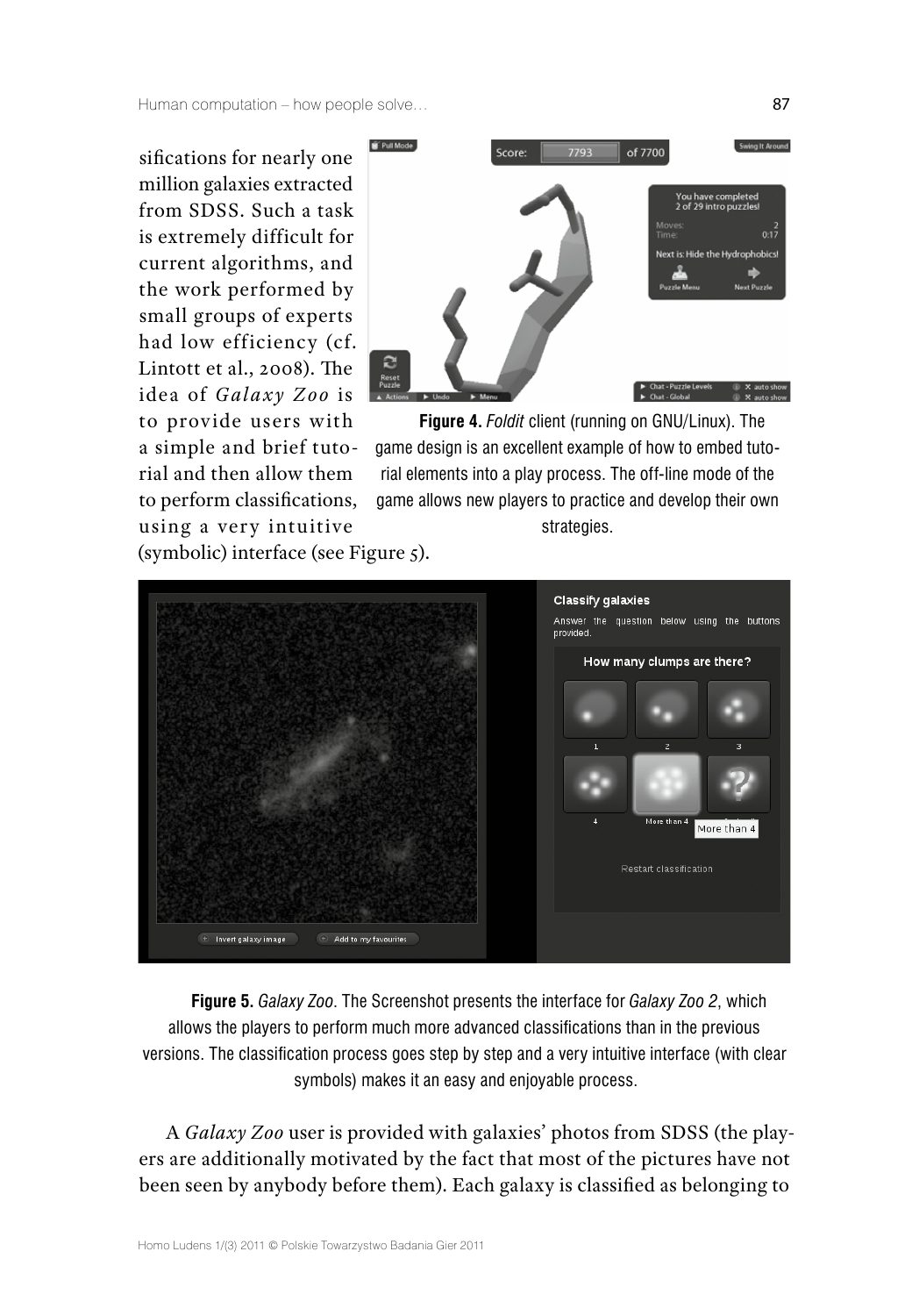one of six categories clearly recognizable in the game interface (Lintott et al., 2008, p. 1181):

- Ԁ spiral (clockwise rotation),
- Ԁ spiral (anticlockwise rotation),
- Ԁ spiral (edge‑on/rotation unclear),
- $\leftarrow$  elliptical,
- Ԁ merger,
- Ԁ star or don't know (e.g. artifact).

After the classification another galaxy photo appears automatically.

*Galaxy Zoo* was so successful and popular that the designers decided to run another project named *Galaxy Zoo 2*. In *Galaxy Zoo 2* much more specified classifications are performed by players and still the results obtained so far are very promising (see Masters et al., 2010).

## **GWAP output data and its reliability**

One of the most important issues of GWAP type games is how to ensure that their by‑products will have sufficient reliability. One issue is indisputable, GWAPs are extremely efficient in terms of their output. Let us take a look at some numbers. In the first four months of *ESP Game* being available for public, 13 630 people played the game, generating 1 271 451 labels for 293 760 different images (van Ahn, Dabbish, 2004, p. 321). On average each player of *ESP Game* played a total of 91 minutes and it is estimated that one player produced 233 labels per hour (van Ahn, Dabbish, 2008, p. 66). As for scientific discovery games, first edition of *Galaxy Zoo* gathered more that 100 000 participants, they classified more than 300 000 galaxies, with an average of about 30 classifications per player (Lintott et al., 2008 p. 1188).

To ensure reliability of such amounts of data produced by GWAP games the designers employ many techniques.

First of all, all the games described demand each user to register before he/she can make their contribution to a game (it is possible to play as a guest but the results are not collected in that case). With all GWAPs depicted in this paper, users are informed what the game is designed for. It is especially stressed when it comes to scientifically motivated GWAPs.

Many in‑game mechanisms are also employed:

- Ԁ randomness of players' pairings (in *ESP Game* and *Squigl*) prevents deceptive strategies;
- Ԁ user testing. For example, in *Galaxy Zoo* a user (as the first task) classi‑ fies pictures of already known galaxies (with established classifications);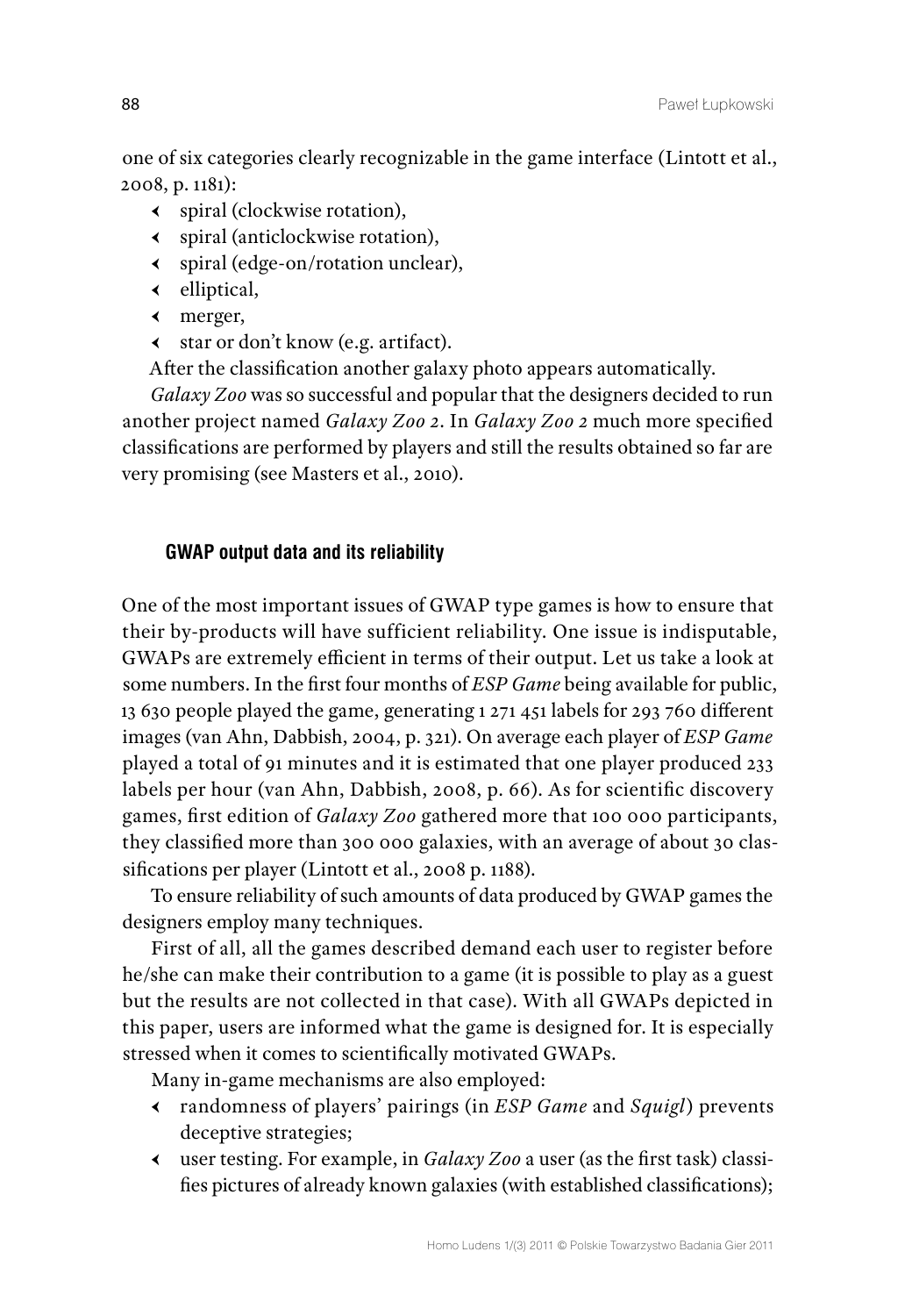- Ԁ task repetitions (the same task is repeatedly presented to different play‑ ers and the consistency of solutions is checked);
- Ԁ taboo outputs (like in *ESP Game*) techniques are implemented to ensure that the variety of output data will be satisfying.

The results obtained via GWAPs are also compared and validated with the results of automated techniques and those provided by experts. This is particularly important for scientific discovery games. And thus *Foldit* output data are compared with the data obtained by the Roseta's rebuild and refine protocol and analyzed by experts (Cooper et al., 2010, p. 757). *Galaxy Zoo* output data are also confronted with the data from automatic classifiers and with expert knowledge (Lintott et al., 2008, p. 1183). As for AI motivated GWAPs, the way of verifying their outputs is to test them in practice or use in (or for) an AI algorithm. *ESP Game* is used by Google (under the name Google Image Labeler; <http://imaes.google.com/imagelabeler/>). The outcomes help to improve the quality of images search results. As described above, the *Squigl* game results help in developing SQUIGL-PIX CAPTCHA. Yet another form of verification of the data provided with GWAPs is by publishing scientific papers based on those data.

#### **Question generation game (Q.g) proposal**

In this section I will describe a game proposal which is designed to generate data for psychological experiments on question processing. The idea of the game is to engage players in generating a large collection of questions for a certain piece of story written in natural language. The collection along with the stories will be then used as input in the mentioned experiments. It is a demanding task to prepare an adequate natural language input data for experiments on reasoning. One way would be to use language corpora to extract examples of short texts and questions asked to those texts. Then much work would be needed to sort out the interesting pieces of data. However in the proposed game the control over the initial text is crucial. As a side effect of Q.g, we will obtain natural language questions for texts relevant from the perspective of the research. In my opinion the possibility of obtaining the same amounts of data from experts is smaller than by using the proposed game. Experts are also slower and can introduce a certain bias to the output data (since their professional knowledge would be involved).

The proposed game setting is the following. First, a short story is presented, containing a puzzle to be solved. Two players are chosen randomly, from those who are willing, to play on the same story. They can ask only yes/no questions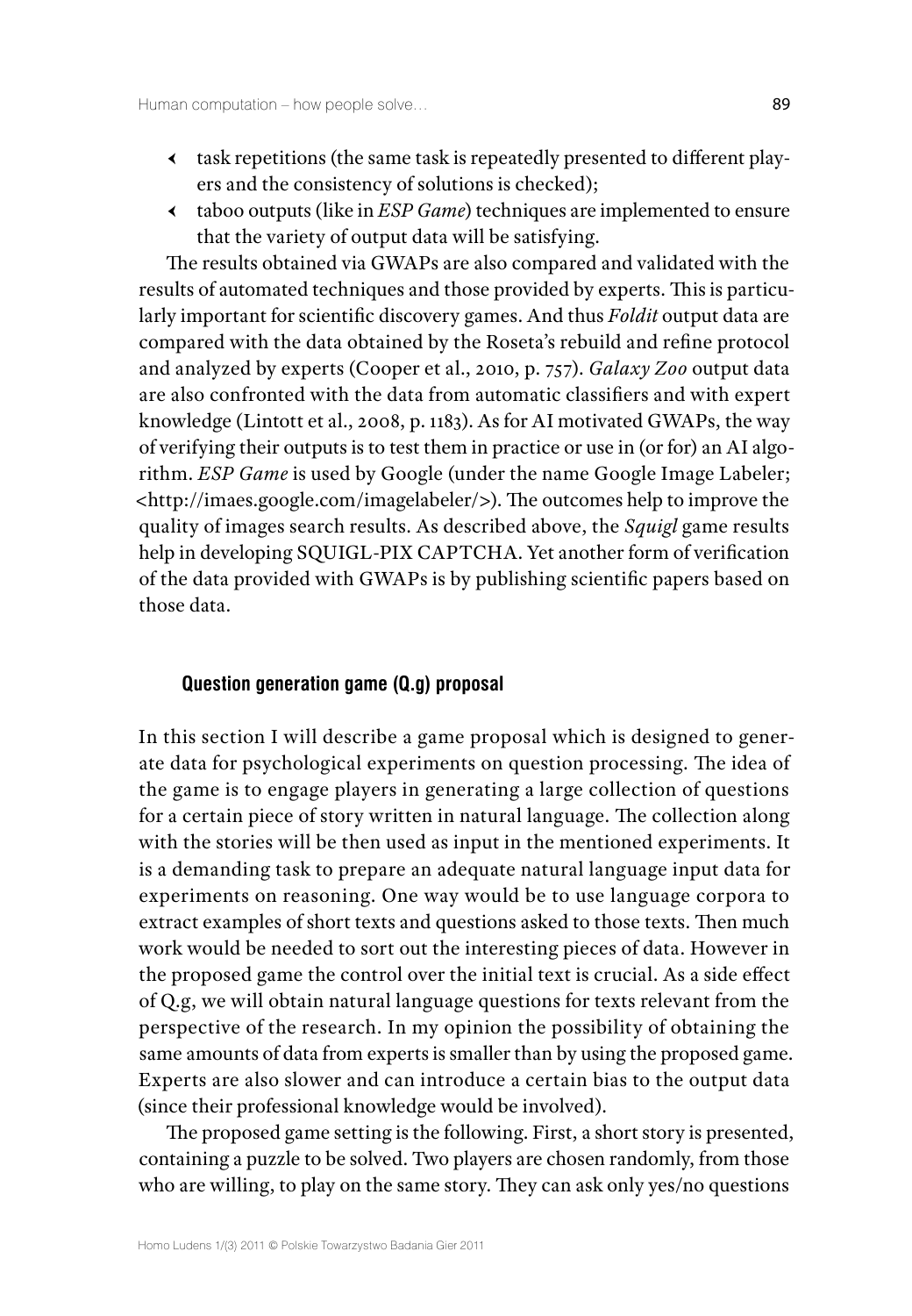to solve the problem formulated as a puzzle. The players ask questions one by one and all the questions and answers are visible to both of them. The task for the players is to solve the problem as soon as possible, asking as many yes/no questions as they are willing to. There might be a forbidden questions list for some stories (i.e., questions which cannot be asked by players). In such case, the setting of the game would be similar to *ESP Game*. To motivate the players, the time to solve the puzzle is limited. The number of puzzles for two players is limited, too, to encourage the performance of players. The players win if they solve correctly the puzzle presented in the story. A possible scenario for the game might be, for example, a simple story taken from Wisniewski (2003,  $p. 391)<sup>3</sup>$ .

Let us imagine a detective who is trying to keep track of a certain Andrew W. The detective looks for an answer to the question:

- Ԁ Where did Andrew W. leave for: Paris, London, Kiev, or Moscow? Assume that he has at his disposal the following initial premises pertaining to the case:
- Ԁ Andrew W. left for Paris or London if and only if he departed in the Morning.
- Ԁ Andrew W. left for Kiev or Moscow if and only if he departed in the evening.
- Ԁ If Andrew W. took a train, then he did not leave for London or Moscow.
- Ԁ If Andrew W. left for Paris of Kiev, then he took a train.

The players might simply ask a series of questions, like:

- Ԁ Did Andrew W. leave for Paris?
- Ԁ Did he leave for London?
- $\leftarrow$  And so on...

However, the game might be much more interesting when we make players use the detective's premises by forbidding straightforward questions like:

 $\leftarrow$  Did Andrew W. leave for Kiev?

Then other (not so straightforward) questions might appear in the game, like:

- Ԁ Did Andrew W. depart in the morning?
- $\leftarrow$  Did Andrew W. depart in the evening?
- $\leftarrow$  Did Andrew W. take a train?

**<sup>3</sup>** Other stories which might be easily adapted for the game might be found in (Urbański, Łupkowski, 2010).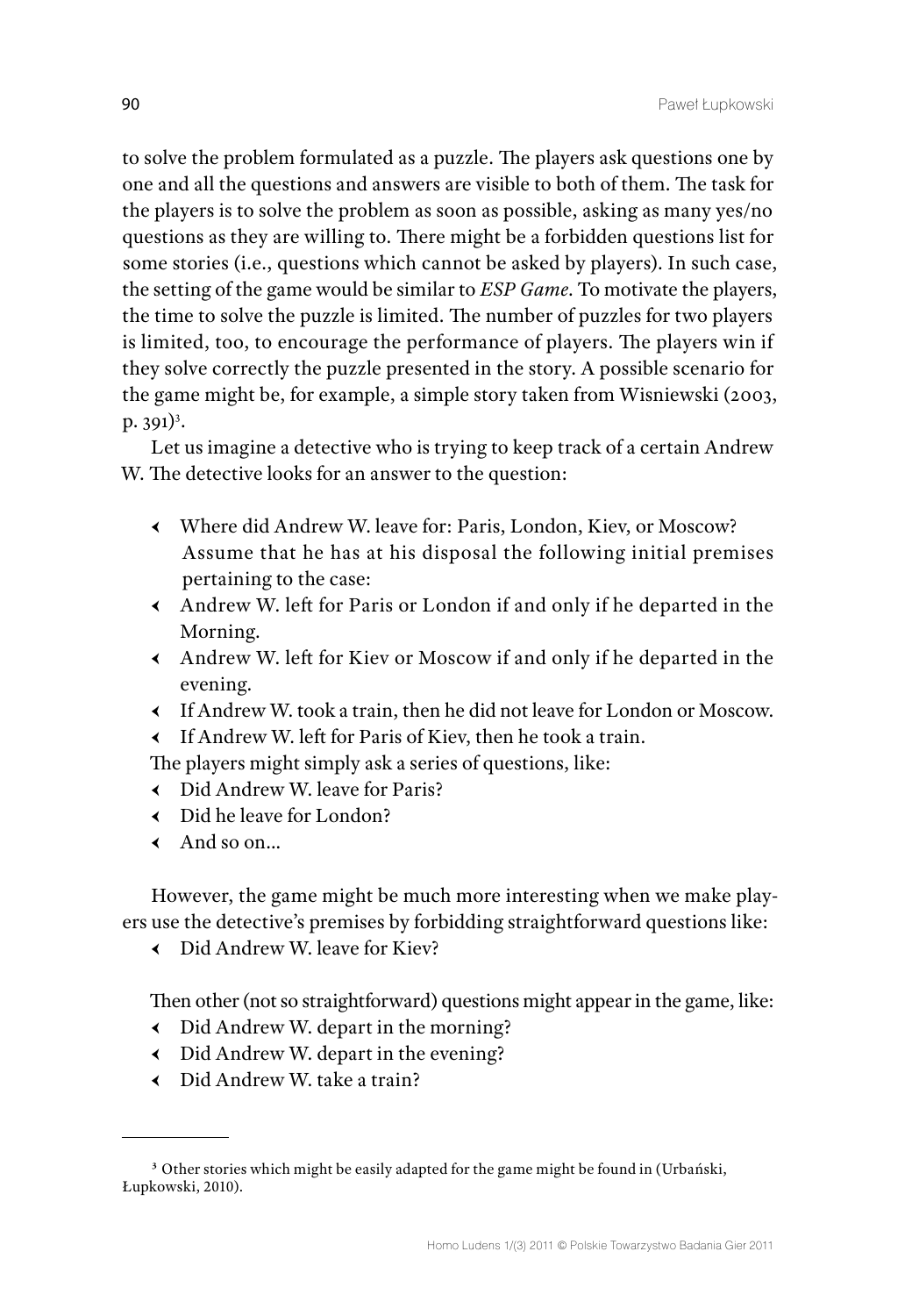The game setting (time limitations, forbidden questions) should encourage the players to cooperate. All the questions are recorded along with their time order (which would be necessary for further data analysis).

A by-result of the proposed game could be a large set of questions concerning the stories. Obviously, those questions will vary as it comes to the story and to the limitations imposed by differed forbidden questions. The game allows for collecting questions for a given story, which are to some extent controlled by the game design. Intuitively, only interesting data – from the future research point of view – would be collected. What is important, I expect that the method of collecting such data by using the game will guarantee large numbers of obtained questions and their sufficient variety.

#### **Summary**

The idea of human computation is effectively realized in many domains, from open source software initiatives, projects like Open Mind Initiative, to CAPTCHA systems (like re‑CAPTCHA). However it is the GWAP format which effectively joins altruistic motivations with the simple enjoyment of playing an attractive game. GWAPs allow the researchers to gather significant amounts of valuable and reliable data. What is more – as it might be seen in the examples given in this paper – the GWAP format might be adapted to many different problems. The following quote sums up the key advantages of GWAPs:

Players working collaboratively develop a rich assortment of new strategies and algorithms; unlike computational approaches, they explore not only the conformational space but also the space of possible search strategies. The integration of human visual problem‑solving and strategy development capabilities with traditional computational algorithms through interactive multiplayer games is a powerful new approach to solving computationally‑limited scientific problems (Cooper et al., 2010, p. 756).

# **REFERENCES**

Cooper, S., Khatib, F., Treuille, A., Barbero, J., Lee, J., Beenen, M., Leaver‑Fay, A., Baker, D., Popović, Z., and Foldit Players. (2010). Predicting protein structures with a multiplayer online game. *Nature*, *466*(7307), 756‑760.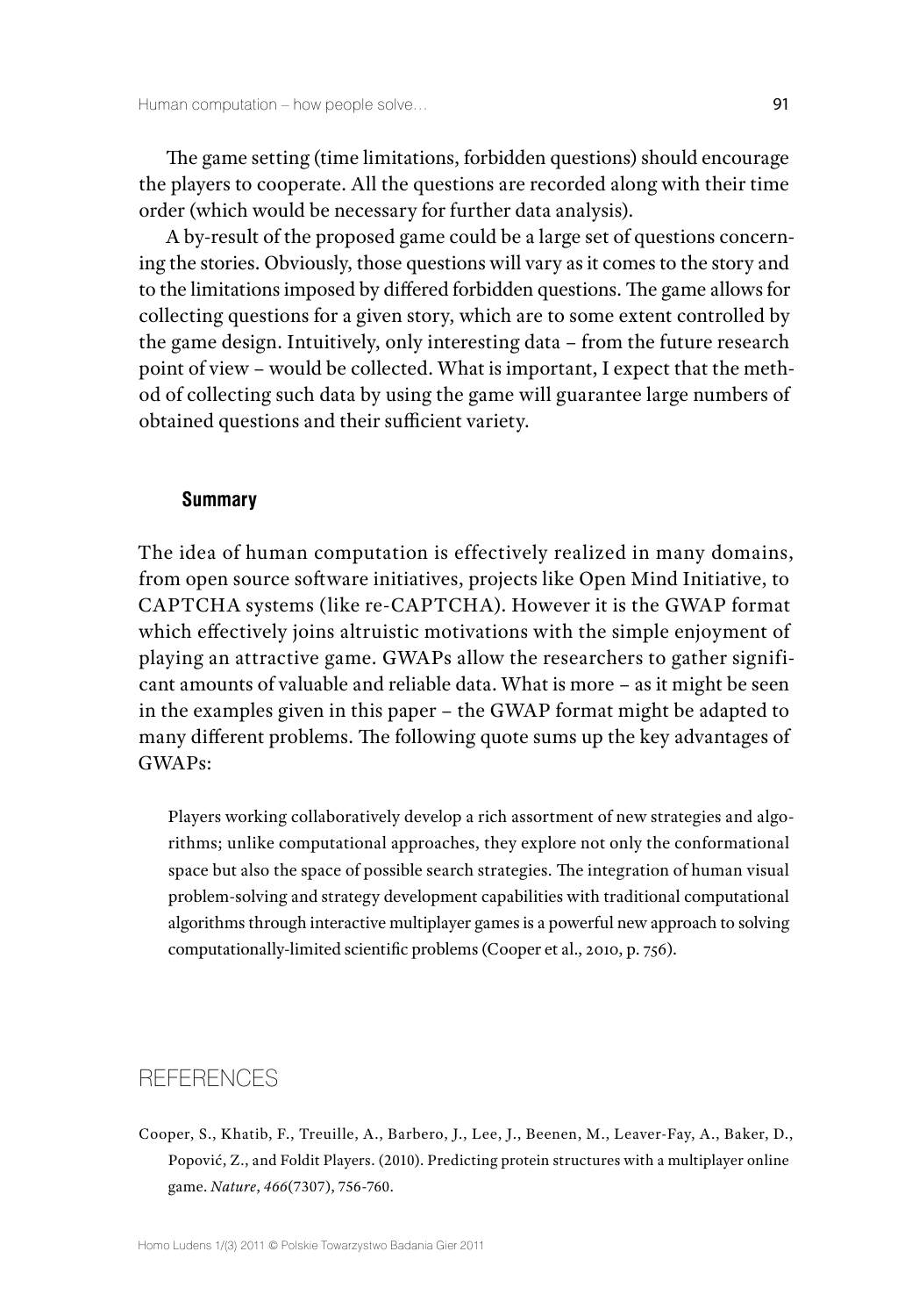- Ling‑Jyh, Ch., Bo‑Chun, W., and Kuan‑Ta, Ch. (2010). The design of puzzle selection strategies for GWAP systems. *Concurrency Computation: Practice and Experience*, *22*, 890‑908.
- Lintott, Ch.J., Schawinski, K., Slosar, A., Land, K., Bamford, S., Thomas, D., Raddick, M.J., Nichol, R.C., Szalay, A., Andreescu, D., Murray, Ph., van den Berg, J. (2008). Galaxy Zoo: Morphologies derived from visual inspection of galaxies from the Sloan Digital Sky Survey. *Monthly Notices of the Royal Astronomical Society, 389*, 1179‑1189.
- Ma, H., Chandrasekar, R., Quirk, Ch., Gupta A. (2009). *Page Hunt: Improving Search Engines Using Human Computation Games*. SIGIR'09, July 19‑23, 2009, Boston, Massachusetts, USA.
- Masters, K.L., Nichol, R.C., Hoyle, B., Lintott, Ch., Bamford, S., Edmondson, E.M., Fortson, L., Keel, W.C., Schawinski, K., Smith, A., Thomas, D. (2010). Galaxy Zoo: Bars in Disk Galaxies. *Monthly Notices of the Royal Astronomical Society,* Available online: <http://arxiv.org/abs/1104.5394>.
- Siorpaes, K., Hepp, M. (2008). Games with a Purpose for the Semantic Web. *IEEE Intelligent Systems*, *23*(3), 50‑60.
- van Ahn, L. (2006). Games with a Purpose. *Computer, 39*(6), 92‑94.
- von Ahn, L., Dabbish, L. (2004). Labeling images with a computer game. In: *Proceedings of the SIGCHI Conference on Human Factors in Computing Systems* (Vienna, Austria, Apr. 24‑29). ACM Press, New York, 2004, 319‑326.
- von Ahn, L., Dabbish, L. (2008). Designing games with a purpose. *Communications of the ACM, 51*(8), 58‑67.
- van Ahn, L., Maurer, B., McMillen, C., Abraham, D., Blum, M. (2008). reCAPTCHA: Human-Based Character. Recognition via Web Security Measures. *SCIENCE* 321(*12*), 1456‑1468.
- Urbański, M., Łupkowski P., (2010). Erotetic Search Scenarios: Revealing Interrogator's Hidden Agenda. In: P. Łupkowski, M. Purver (Eds.), *Aspects of Semantics and Pragmatics of Dialogue. SemDial 2010, 14th Workshop on the Semantics and Pragmatics of Dialogue* (p. 67‑74). Polish Society for Cognitive Science, Poznań.
- Wiśniewski, A. (2003). Erotetic search scenarios, *Synthese* 134(*3*), 389‑427.

**dr Paweł Łupkowski**, Chair of Logic and Cognitive Science, Institute of Psychology, Adam Mickiewicz University, Poznań (Zakład Logiki i Kognitywistyki, Instytut Psychologii, Uniwer‑ sytet im. A. Mickiewicza), *Pawel.Lupkowski@amu.edu.pl*